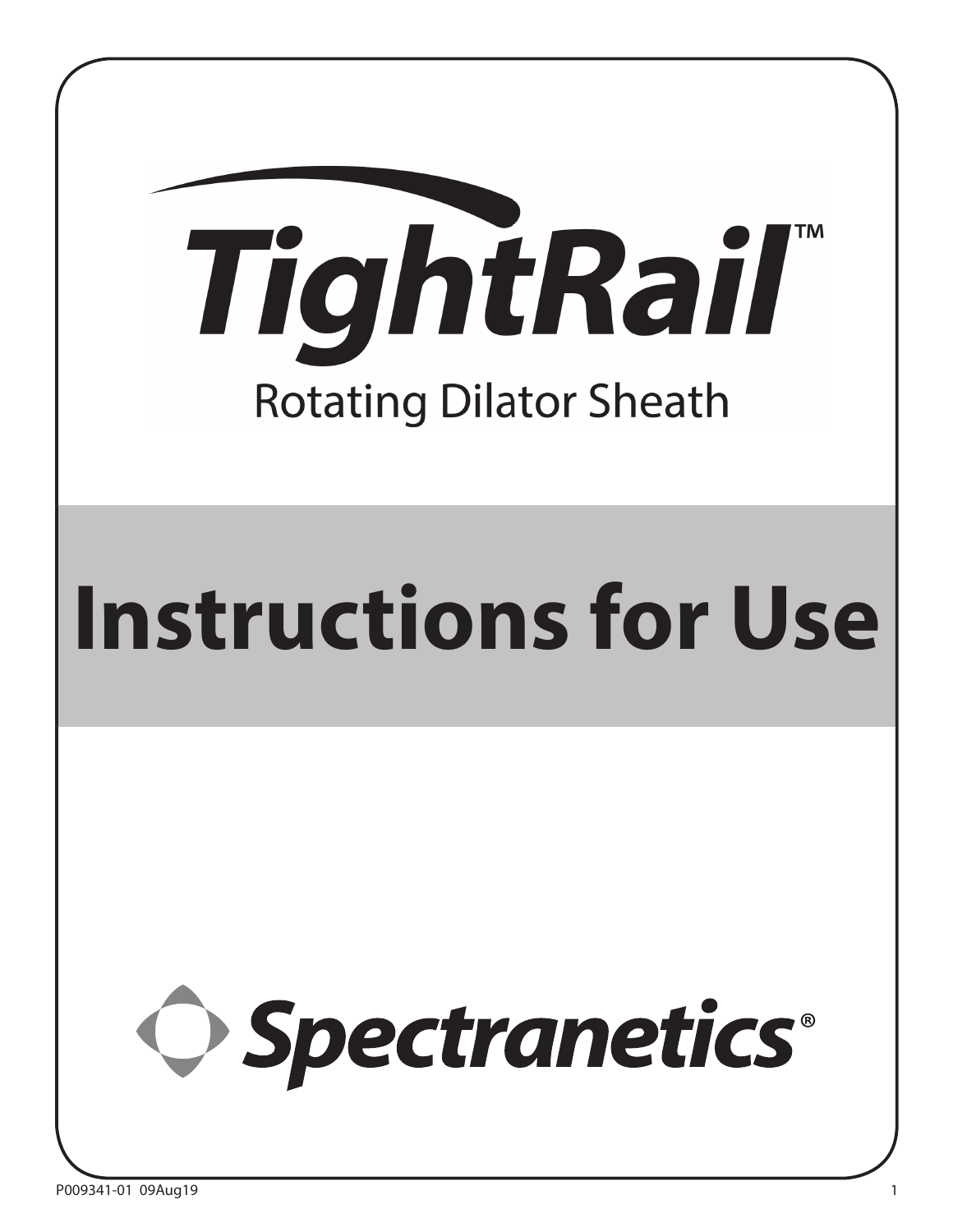## **Table of Contents**

| 1.  |  |
|-----|--|
| 2.  |  |
| 3.  |  |
| 4.  |  |
| 5.  |  |
| 6.  |  |
| 7.  |  |
| 8.  |  |
| 9.  |  |
| 10. |  |
| 11. |  |

### **Caution: Federal (USA) law restricts this device to sale by or on the order of a physician.**

### **1. DEVICE DESCRIPTION**

The TightRail Rotating Dilator Sheath (TightRail sheath) is an intra-operative device designed to facilitate the percutaneous removal of cardiac leads from the vasculature. TightRail is used in conjunction with conventional lead extraction tools (e.g., locking stylets, outer sheaths). The components of the Spectranetics TightRail device include an inner and outer shaft and a handheld drive mechanism (Figure 1.).



#### **Figure 1. TightRail Device**

The inner shaft (drive shaft) is able to rotate within the outer shaft to activate the rotary dilating feature at the tip.

The stationary outer shaft is contained within a polymer jacket. The handheld drive mechanism attached to the proximal end of the device is used to rotate the inner shaft. Rotation of the distal cam of the inner shaft causes dilation of the tissue and fibrous attachments surrounding the lead, facilitating the removal of said lead.

An outer sheath is also provided that can be used in conjunction with the device to support the device shaft facilitating additional tissue dilation effect and serve as a conduit for re-implant.

The package includes either one 9F, one 11F, or one 13F TightRail sheath, along with one compatible outer sheath.

#### **Use with other devices**

The TightRail Sheath may be used in conjunction with the Spectranetics Lead Locking Device (LLD™). Follow the "Instructions for Use" for other devices used. Table 1 provides TightRail Sheath models and sizing specifications.

#### **Table 1. Model Specifications**

| <b>Model</b><br><b>Number</b> | <b>Tip Inner Diameter</b> |       |      | <b>Device Outer Diameter</b> |       |      | <b>Outer Sheath Inner Diameter</b> |       |      |
|-------------------------------|---------------------------|-------|------|------------------------------|-------|------|------------------------------------|-------|------|
|                               | (F)                       | (in.) | (mm) | (F)                          | (in.) | (mm) | (F)                                | (in.) | (mm) |
| 545-509                       | 9.2                       | 0.119 | 3.0  | 15.9                         | 0.207 | 5.3  | 16.6                               | 0.216 | 5.5  |
| 545-511                       | 11.2                      | 0.145 | 3.7  | 18.0                         | 0.234 | 5.9  | 18.7                               | 0.243 | 6.2  |
| 545-513                       | 13.2                      | 0.171 | 4.3  | 20.0                         | 0.260 | 6.6  | 20.7                               | 0.269 | 6.8  |

## **2. INDICATIONS FOR USE**

The TightRail Rotating Dilator Sheath is intended for use in patients requiring the percutaneous dilation of tissue to facilitate removal of cardiac leads.

## **3. CONTRAINDICATIONS**

None known

## **4. WARNINGS**

- Lead removal devices should be used at institutions with cardiothoracic surgical capabilities by physicians knowledgeable in the techniques and devices for lead removal. Complication prevention and management protocols should be in place and routinely practiced. The recommendations for lead management of the Heart Rhythm Society<sup>1</sup> (HRS) and European Heart Rhythm Association<sup>2</sup> (EHRA) are highly recommended for best results.
- When using a locking stylet:
	- Do not abandon a lead in a patient with a locking stylet still in place inside the lead. Severe vessel or endocardial wall damage may result from the stiffened lead or from fracture or migration of the abandoned stylet wire.
	- Do not apply weighted traction to an inserted locking stylet as myocardial avulsion, hypotension, or venous wall tearing may result.

– Be aware that leads with a J-shape retention wire occupying their inner lumen (rather than being outside of the coil) may not be compatible with the locking stylet. Insertion of the locking stylet into such a lead may result in protrusion and possible migration of the J-shape retention wire.

• Do not insert more than one TightRail sheath or outer sheath into a vein at a time. Do not insert more than one lead into a TightRail device at a time. Severe vessel damage, including venous wall laceration requiring surgical repair may occur.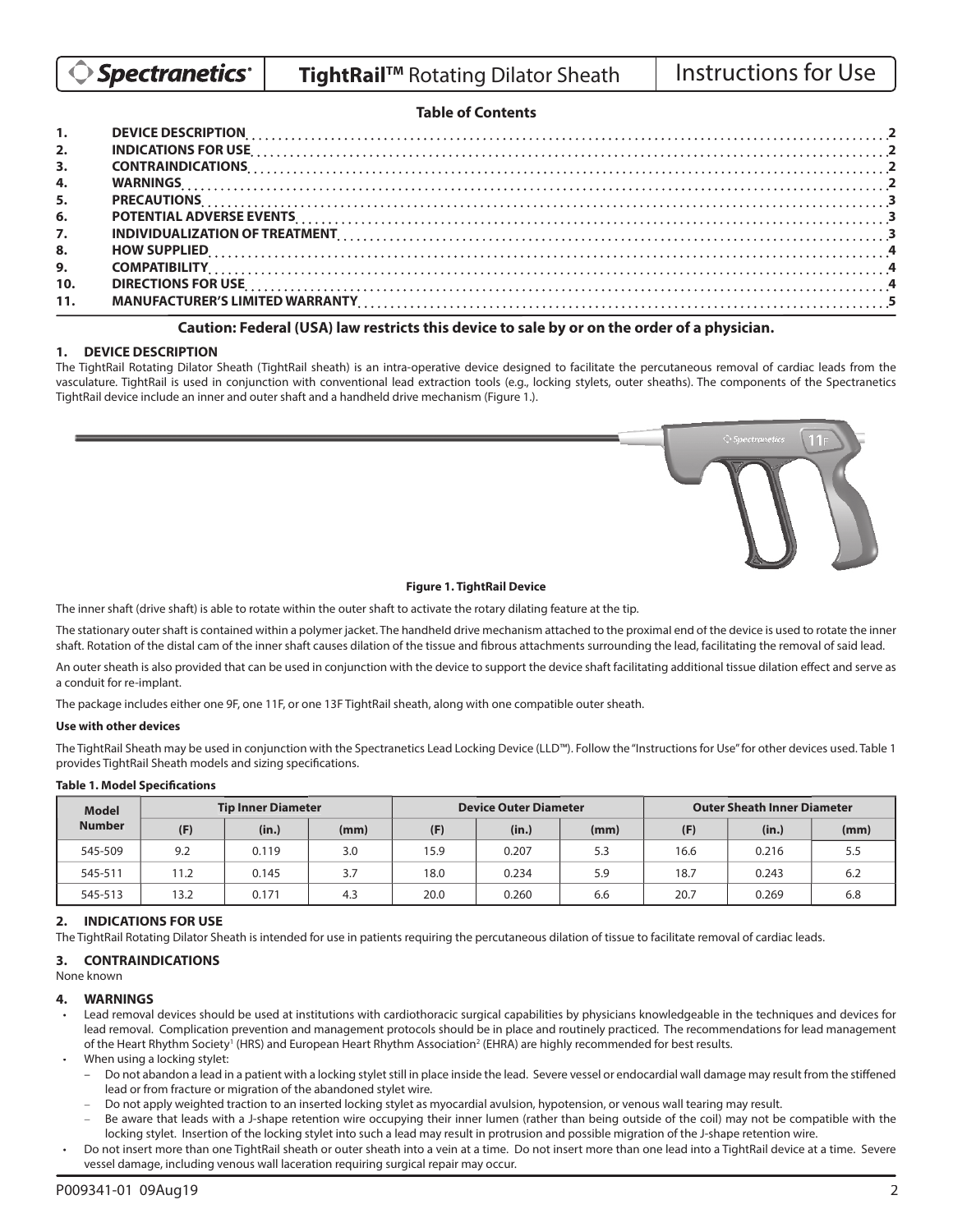## **Spectranetics®**

## **TightRail™** Rotating Dilator Sheath | Instructions for Use

- Maintain appropriate traction on the lead being extracted during advancement of the TightRail sheath or outer sheath.
- Excessive advancement force may result in device or vessel wall damage.
- Do not leave the outer sheath tip at the SVC-atrial junction as it may damage this delicate area during subsequent procedures. (e.g., manipulating the outer sheath, implanting a new lead).
- Do not activate device when at the myocardial wall.

## **5. PRECAUTIONS**

- Thoroughly review the package insert for conventional lead extraction tools before attempting to use the TightRail sheath.
- Do not re-sterilize or reuse this device, as these actions can compromise device performance or increase the risk of cross-contamination due to inappropriate reprocessing.
- Reuse of this single use device could lead to serious patient injury or death and voids manufacturer warranties.
- Do not use the TightRail sheath if the tamper-evident seal is broken.
- Do not use the TightRail sheath if any component has been damaged.
- Prior to the procedure, evaluate the physical dimensions of the lead in relation to the specifications of the dilator sheath to determine compatibility.
- Due to rapidly evolving lead technology, this device may not be suitable for dilation of tissue around all types of leads. If there are questions or concerns regarding compatibility of this device with particular leads, contact the lead manufacturer.
- Do not pull on the lead because it may stretch, distort, or break, making subsequent removal more difficult. Damage to a lead may prevent passage of a lead locking device through the lumen and/or make dilation of scar tissue more difficult.
- When the TightRail sheath is in the body, it should be manipulated only under fluoroscopic observation with radiographic equipment that provides high quality images.
- As in all extraction procedures, use proper sheath technique. Maintain sturdy traction and a stable "rail" position with the lead while keeping coaxial alignment of the TightRail sheath to minimize the risk of vessel wall or cardiac structure damage.
- When advancing an outer sheath around a bend, keep the point of the sheath's beveled tip oriented toward the inside of the bend.
- Advancing the TightRail sheath through heavily calcified tissue may require more activations of the dilating mechanism than through fibrous scar overgrowth. • If unable to advance the TightRail sheath despite repeated activations of the dilating mechanism, consider an alternate approach. Be prepared to upsize to a larger TightRail sheath, move to another lead, try a femoral approach or consider an open procedure.
- Excessive advancement force may cause temporary binding of the device mechanism.
- If the lead breaks, evaluate fragment for retrieval.
- If hypotension develops, rapidly evaluate; treat as appropriate.
- When removing a chronic pacing lead, be aware that if it is freed spontaneously during the extraction procedure, the lead tip may become trapped in the upper vasculature. Dilator sheaths, advanced at least to the innominate vein, are often necessary to extract the lead tip through the scar tissue at the site of venous entry, and to avoid a venotomy.
- Upon removal of a lead, the outer sheath tip should be either.
- a) fully into the atrium, or
- b) retracted into the brachiocephalic or innominate vein. Placing the outer sheath tip at the SVC-atrial junction risks damage to this delicate area during subsequent procedures, such as moving the outer sheath or implanting a new lead and is thus not recommended.
- If selectively removing leads with the intent to leave one or more chronic leads implanted intact, the non-targeted leads must be subsequently tested to ensure that they were not damaged or dislodged during the procedure.
- If the TightRail sheath is removed from the body for any reason, thoroughly flush the device shaft, inner lumen and tip with saline to remove particles and prevent blood from sticking before reinserting the TightRail sheath back into the patient.
- If the TightRail sheath becomes kinked or damaged during use as evidenced by fluoroscopy, it is recommended to discontinue use of the device. Weigh the relative risks and benefits of device removal versus continued use.

## **6. POTENTIAL ADVERSE EVENTS**

Potential adverse events related to the procedure of intravascular removal of leads include (listed generally in order of increasing potential effect):

- Dislodging or damaging non-targeted lead
- Chest wall hematoma
- **Thrombosis**
- **Arrhythmias**
- **Bacteremia**
- **Hypotension**
- **Pneumothorax**
- Migrating fragment from lead
- Migration of vegetation from lead
- Pulmonary embolism
- Laceration or tearing of vascular structures or the myocardium
- Hemopericardium
- Cardiac tamponade
- Hemothorax • Stroke
- Death

## **7. INDIVIDUALIZATION OF TREATMENT**

Weigh the relative risks and benefits of intravascular lead removal procedures in cases when:

- Dual coil ICD leads are being removed with proximal coil located in SVC
- The lead to be removed has a sharp bend or evidence of fracture
- The lead shows evidence of insulation disintegration raising the concern of pulmonary embolism
- Vegetations are attached directly to the lead body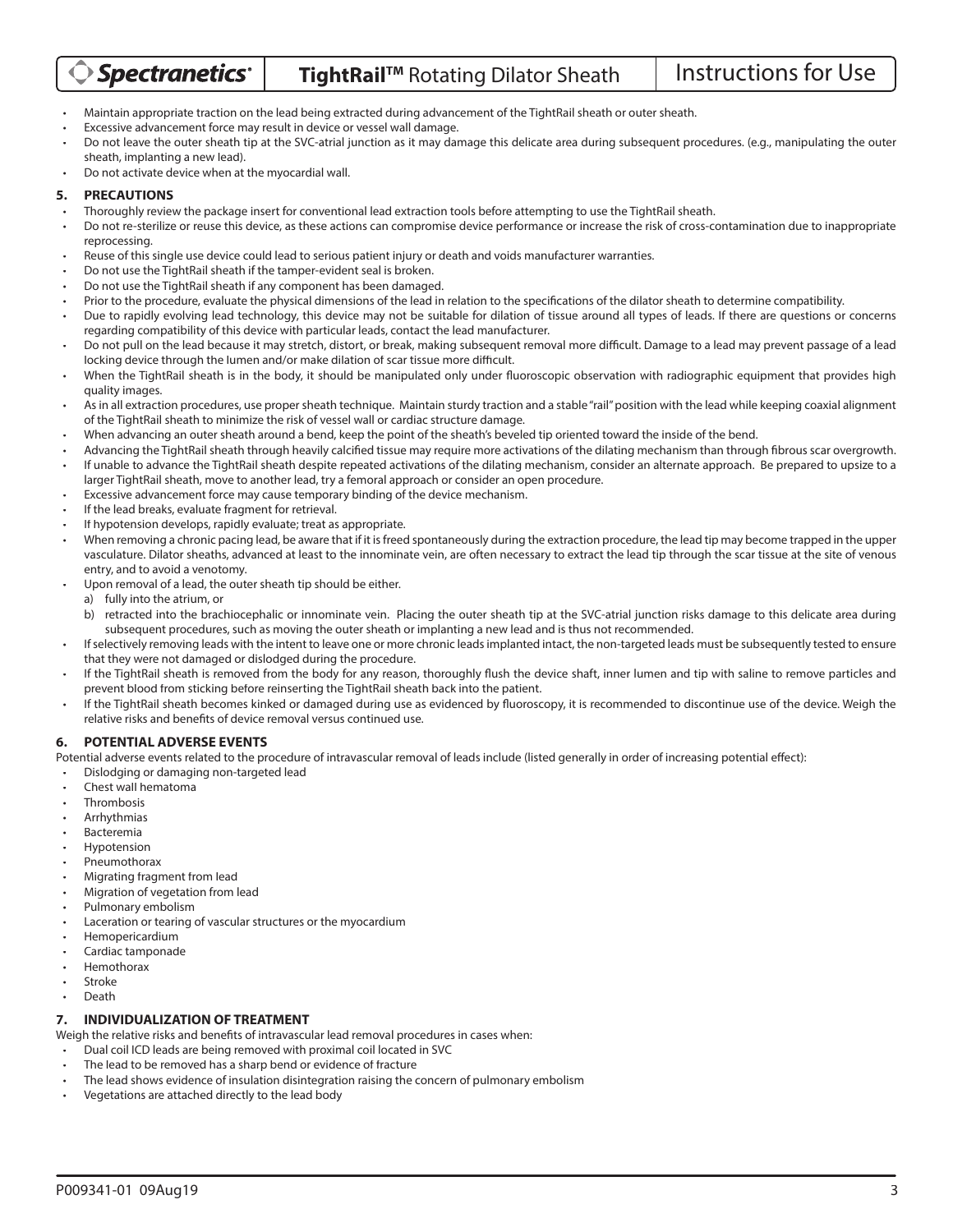## **8. HOW SUPPLIED**

## **8.1 Sterilization**

- For single use only. Not for re-sterilization or reprocessing.
- Ethylene Oxide Sterilized

**Spectranetics®** 

- Non-pyrogenic
- Sterility guaranteed if package is unopened and undamaged.
- Store device in a dry cool place (below 60° C / 140° F) until use.

### **8.2 Inpsection Prior to Use**

• Before use, visually inspect the sterile package to ensure that seals have not been broken. All equipment to be used for the procedure, including the TightRail sheath, should be examined carefully for defects. Examine the TightRail sheath for kinks or other damage. Do not use the product if it is damaged or if the Use-by Date has been exceeded.

## **9. COMPATIBILITY**

Information for determining TightRail sheath dimensional compatibility is shown in Table 1.

## **10. DIRECTIONS FOR USE**

**10.1 Procedure Set Up**

## **TightRail Sheath Preparations:**

Using sterile technique, open the sterile package. Remove the lid from the tray and gently lift the device from the tray while supporting the handle and shaft.

### **Patient Preparations:**

- 1. Obtain a thorough patient history, including patient blood type. Appropriate blood products should be readily available.
- 2. Determine the manufacturer, model number and implant date of the lead to be removed. Perform radiographic/echocardiographic evaluation of lead condition, type and position.
- 3. Use a procedure room that has high quality fluoroscopy, pacing equipment, defibrillator, and thoracotomy and pericardiocentesis trays.
- 4. Prep and drape the patient's chest for possible thoracotomy; prep and drape the patient's groin for a possible femoral approach extraction procedure.
- 5. Arrange for immediate surgical back-up.
- 6. Establish back-up pacing as needed.
- 7. Have available additional TightRail sheaths, other sheaths, locking stylets, stylets to unscrew active fixation leads, snares (femoral workstation) and any other accessory equipment deemed necessary.

### **10.2 Clinical Technique**

- 1. Patients are prepared for multiple lead extraction approaches, including an emergency cardiac surgical intervention. Preparations may include: general endotracheal anesthesia or conscious sedation, shave and preparation of both the chest and groin areas, ECG monitoring, insertion of an arterial line and a Foley catheter, presence of instruments for pacing and defibrillation, an electrosurgical unit, and a sternal saw for emergencies.
- 2. A temporary pacing lead is inserted in all patients needing a pacemaker. An exception is made for patients with an implanted permanent pacemaker whose leads are not to be extracted.
- 3. Fluoroscopy will be used to monitor all transvenous maneuvers.
- 4. Expose the proximal end of the lead and sever any suture holding the anchoring sleeve. Debride overgrowth from the lead as required to expose the venous entry site. Sever the lead terminal pin and remove the anchoring sleeve.
- 5. For active fixation leads, unscrew the lead helix.
- 6. Sever the lead terminal pin connector and remove the anchoring sleeve.
- 7. Insert and lock a Lead Locking Device into the lead as distal as possible and deploy the locking mechanism. Secure appropriate lengths of suture material to the proximal end of the lead insulation and high voltage cables to provide additional traction.
- 8. Hydrate the inner lumen of the TightRail sheath and wet the outer jacket.
- 9. If using an outer sheath, flush the inner lumen and place over the TightRail sheath.
- 10. Support the handle and shaft of the TightRail device while loading the device onto the locking stylet and target lead.
- 11. Extraction technique:
	- a. Apply sturdy traction on the lead and/or its locking stylet to maintain a stable "rail" position with the lead while keeping coaxial alignment of the TightRail sheath. This is critical to safe passage of the TightRail sheath over the lead. If traction is inadequate, the lead may buckle, precluding the TightRail sheath from advancing along the appropriate path.
	- b. With the lead in tension, advance the TightRail sheath over the lead until an obstruction is met. When using an outer sheath, use an "inchworm" technique to alternately advance the outer sheath and the TightRail sheath over the lead.
	- c. Use the following guidelines to determine if a tissue obstruction is met:
		- The TightRail sheath will not advance into the vein.
		- The TightRail sheath bows when longitudinal pressure is applied.
		- Fluoroscopy shows that the sheath tip does not advance relative to the lead body.
		- Fluoroscopy shows that the TightRail sheath tip is not caught on a lead electrode, a lead bend, or another lead.
	- d. When an obstruction is met and the TightRail sheath cannot be advanced:
		- Use AP and oblique fluoroscopic views to ensure that the tip of the TightRail sheath is aligned and coaxial with the longitudinal axis of the lead.
		- If the optional outer sheath is being used, retract the outer sheath so that its distal end does not overlap the tip of the TightRail sheath. Press the TightRail sheath gently into the obstructing tissue.
		- Use gentle pressure on the TightRail sheath to advance the device while squeezing the trigger to activate the inner shaft's dilating mechanism. Apply traction to the locking stylet while advancing and dilating tissue.
		- With each full squeeze of the trigger, the dilating mechanism will extend, rotate, and retract. The dilating mechanism retracts into the sheath tip when the trigger is fully released.
		- If the trigger is partially squeezed the rotational direction of the dilation mechanism may not change directions.
		- Return the trigger to a fully forward position between each subsequent squeeze.
		- When the TightRail sheath breaks through the obstruction you may stop activating the dilating mechanism while advancing to the next point of binding tissue.
		- Monitor all device maneuvers and activations by fluoroscopy.
		- If needed, advance the outer sheath to the new position of the TightRail sheath.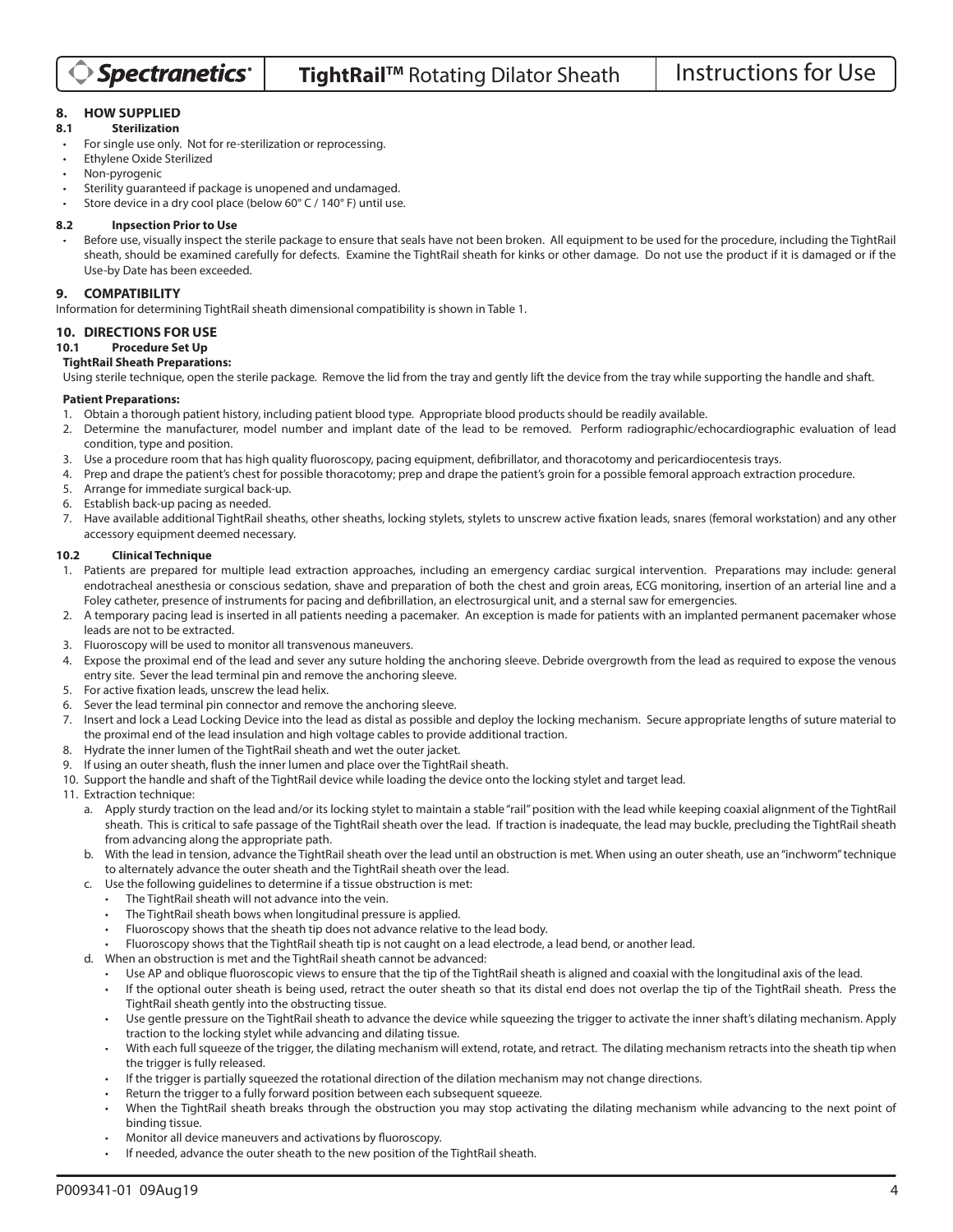**Spectranetics®** 

TightRail<sup>™</sup> Rotating Dilator Sheath | Instructions for Use

- e. If the traction device unlocks its grip on the lead, it is necessary to remove the TightRail sheath and outer sheath, and apply a new traction device, before proceeding again with the TightRail sheath.
- After the resistance has been relieved, advance the TightRail sheath and optional outer sheath to the next desired location or point of resistance on the lead and repeat the process as described in 11 (a-d) above.
- g. If necessary, use countertraction to free the lead tip from the heart wall while applying traction to the locking stylet until the lead tip is free.
	- Countertraction may be applied by positioning the TightRail sheath, without actuation of the trigger, at or near the myocardial wall.
	- As an alternative, the blunt end of the outer sheath may also be used to apply counter traction at or near the myocardial wall.
- 12. Withdrawal of the TightRail sheath and optional outer sheath can be accomplished at any time during the procedure. If the lead is free, it should be drawn into the TightRail sheath before the lead, the TightRail sheath, and the outer sheath are removed from the body.
- 13. To retain venous access for re-implant, remove the lead through the TightRail sheath, keeping the TightRail sheath in place for guidewire insertion. Remove the TightRail device from the body after guidewire is inserted. If the optional outer sheath is being used, an alternative is to keep the outer sheath in place for guidewire insertion when removing lead and TightRail sheath. Remove the outer sheath from the body after guidewire is inserted.
- 14. At the completion of the extraction, withdraw the TightRail sheath and outer sheath from the patient and inspect the TightRail sheath for damage prior to any additional use.
- 15. Dispose of the used products according to local biological handling and disposal procedures.

## **References**

- 1. Wilkoff B.L., et al. Transvenous Lead Extraction: Heart Rhythm Society Expert Consensus on Facilities, Training, Indications, and Patient Management. Heart Rhythm. July 2009.
- 2. Deharo J.C., et al. Pathways for training and accreditation for transvenous lead extraction: a European Heart Rhythm Association position paper. Europace (2012) 14, 124-134
- 3. Verma A, Wilkoff BL. Intravascular pacemaker and defibrillator lead extraction: A state-of-the-art review. Heart Rhythm, Vol. 1, No. 6, December 2004; 739-745.
- 4. Smith HJ, et al. Five-years experience with intravascular lead extraction. PACE 1994; 17:2016-2020.
- 5. Byrd CL, et al. Lead extraction: indications and techniques. Cardiol Clin 1992: 10:735-748.
- 6. Byrd CL, et al. Intravascular techniques for extraction of permanent pacemaker leads. J Thorac Cardiovasc Surg 1991:101:989-997.
- 7. Byrd CL, et al. Intravascular lead extraction using Locking Stylets and sheaths. PACE 1990: 13:1871-1875.

## **11. MANUFACTURER'S LIMITED WARRANTY**

Manufacturer warrants that the TightRail sheath is free from defects in material and workmanship when used by the stated "Use By" date and when package is unopened and undamaged immediately before use. Manufacturer's liability under this warranty is limited to replacement or refund of the purchase price of any defective TightRail sheath. Manufacturer will not be liable for any incidental, special, or consequential damages resulting from use of the TightRail sheath. Damage to the TightRail sheath caused by misuse, alteration, improper storage or handling, or any other failure to follow these Instructions for Use will void this limited warranty. **THIS LIMITED WARRANTY IS EXPRESSLY IN LIEU OF ALL OTHER WARRANTIES, EXPRESS OR IMPLIED, INCLUDING THE IMPLIED WARRANTY OF MERCHANTABILITY OR FITNESS FOR A PARTICULAR PURPOSE.** No person or entity, including any authorized representative or reseller of Manufacturer, has the authority to extend or expand this limited warranty and any purported attempt to do so will not be enforceable against Manufacturer.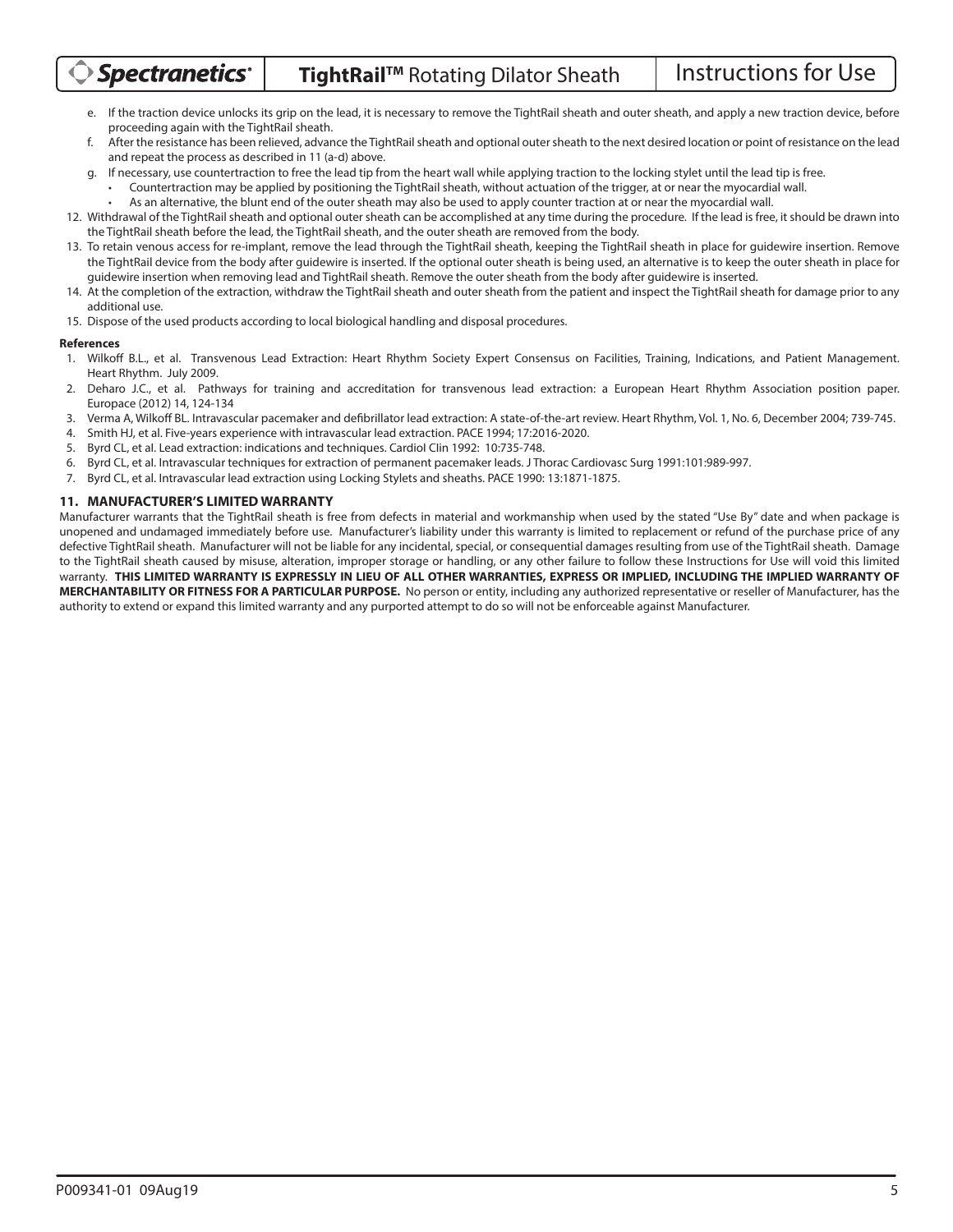| $\bigcirc$ Spectranetics $\bigcirc$ | TightRail <sup>™</sup> Rotating Dilator Sheath | Instructions for Use |
|-------------------------------------|------------------------------------------------|----------------------|
|-------------------------------------|------------------------------------------------|----------------------|

This Page Intentionally Left Blank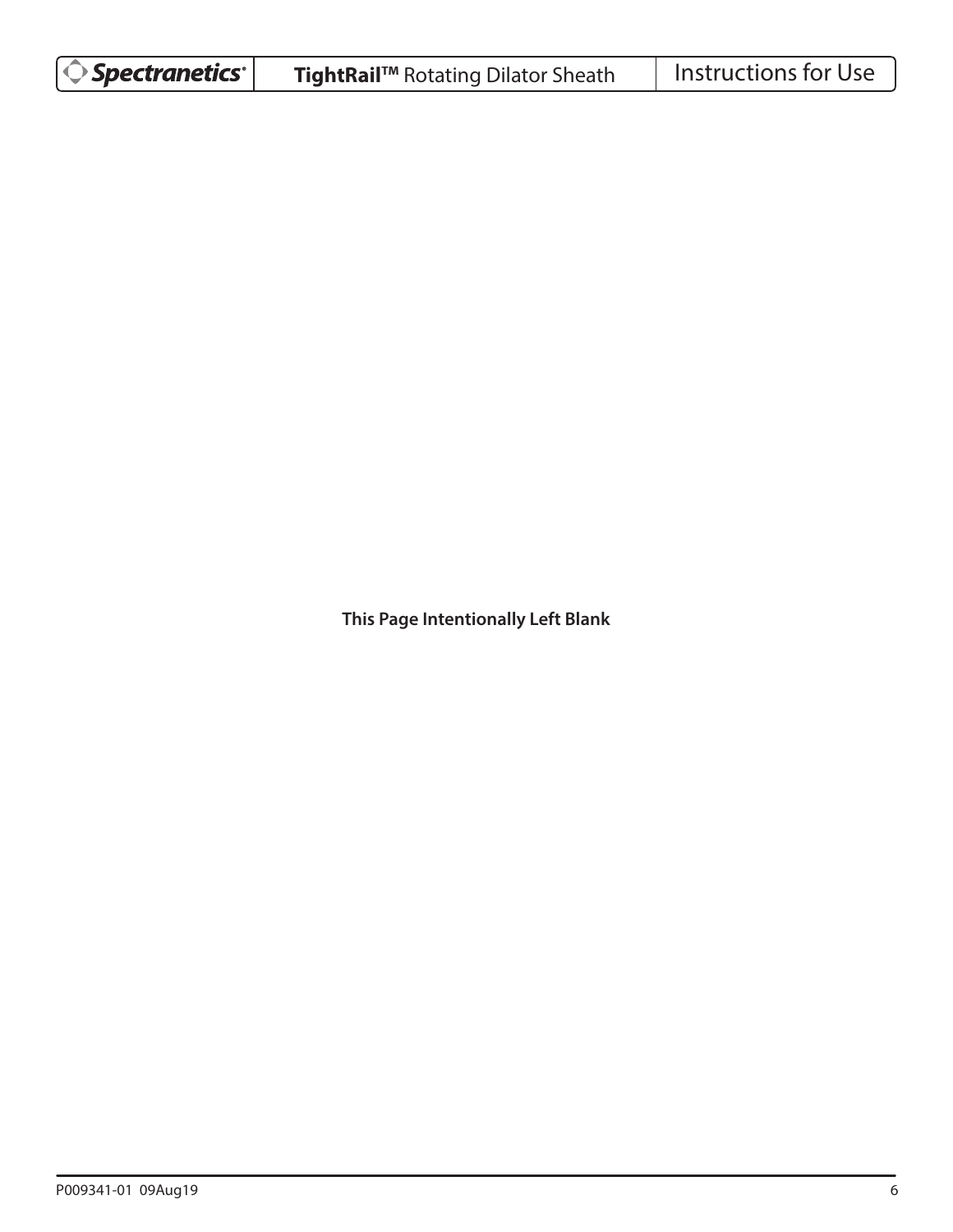| $\Diamond$ Spectranetics $\Vert$ | TightRail <sup>™</sup> Rotating Dilator Sheath | <b>Instructions for Use</b> |
|----------------------------------|------------------------------------------------|-----------------------------|
|----------------------------------|------------------------------------------------|-----------------------------|

This Page Intentionally Left Blank